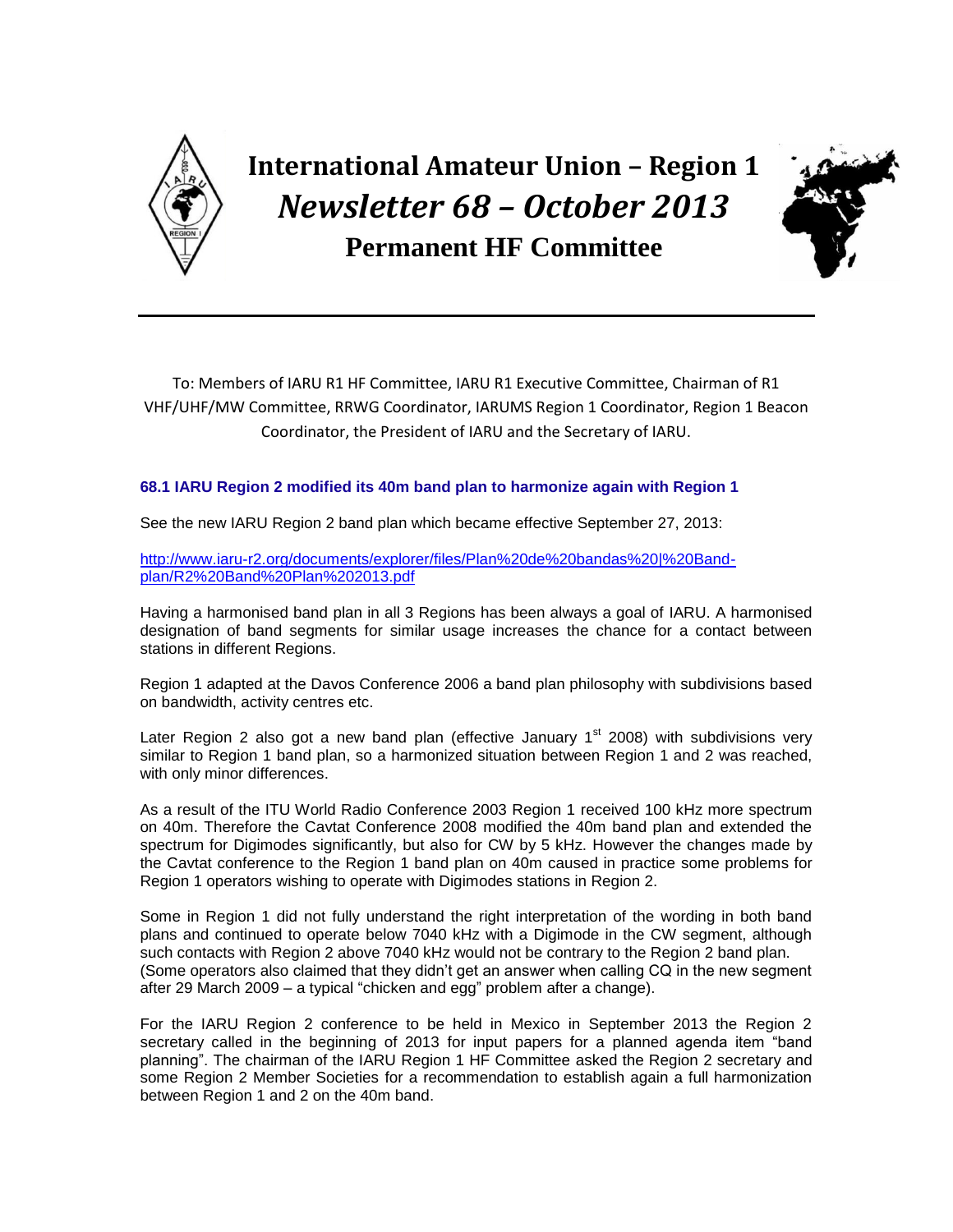A Region 1 recommendation with some background information was distributed with the conference input papers to all Region 2 Member Societies and was backed by a similar official proposal as an input paper to the General Conference by the RAC (Canadian Member Society).

The Interim Meeting Vienna 2013 had been informed by the C4 Chairman about his actions for getting better harmonization again on 40m and it is planned to take similar steps in advance of the next IARU Region 3 conference.

Some Region 3 Member Societies have meanwhile been asked to introduce into their national band plan a footnote allowing Digimode above 7040 kHz for international contacts, as it is already in the Japanese 40m band plan.

## **68.2 IARU Region 1 E-mail reflector for HF Managers and Liaison Officers of Member Societies**

Not all Member Societies have appointed a person who is subscribed to this reflector. It allows us to share information, to raise questions and to discuss HF matters, especially between General Conferences or Interim Meetings.

Please address to [DK4VW@iaru-1.org](mailto:DK4VW@iaru-1.org) your interest to join this very useful E-mail reflector in a closed Yahoo group IARUR1HF.

## **68.3 Contest Rules – Frequency segments free of contest activity**

To establish a better balance of interest between contesters and non-contesters on HF bands the General Conference Cavtat 2008 gave two recommendations:

*It is recommended that* within the chapter 'Guidelines for HF Contests' of the IARU Region 1 HF Manager's Handbook, a distinct recommendation to incorporate contest free segments in the rules of contests organized by national societies and its' subdivisions shall be given and made well known.

(Cavtat 2008 – CT08\_C4\_Rec\_15)

*It is recommended that* Region 1 Member Societies check and put into effect rules that relate to frequency usage for the HF contests that they organize, and that the Region 1 Executive considers encouraging other IARU Regions to adopt a similar approach. (Cavtat 2008 – CT08\_C4\_Rec\_16)

Several Member Societies already followed these recommendations and specify in the rules of the contests they organize the frequency segments to be used by contesters. It has been observed that in most contests organized by Member Societies and their subdivisions, the rules giving non-contest segments were well respected.

Contest organizers are encouraged to make such rules known to contesters, especially to occasional contesters, and eventually check for violations and try to improve the knowledge of limitation.

Those contest organizer still naming only the bands, like 80m, 40m, 20m etc., are encouraged to also be more specific in the contest rules for the 2014 contests.